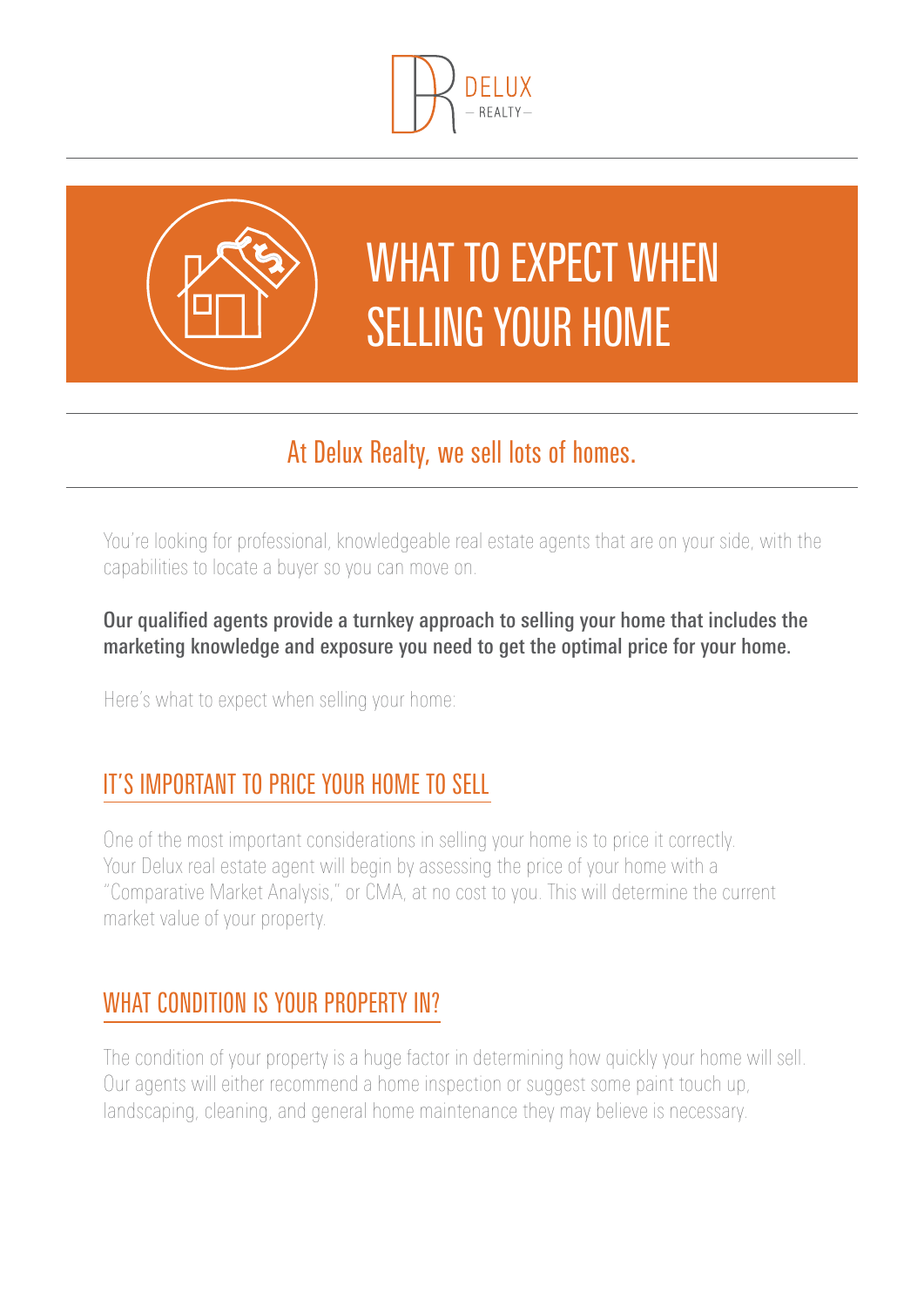### YOUR HOME IS LIKE A STAGE

Dress for success! We believe the first impression is everything. The standards in home selling have changed due to the influence of all those wonderful shows on HGTV. After assessing the condition of your property, a professional home stager will be recommended to you to declutter your home (though you don't believe it needs it!) to give you the best shot at impressing your potential buyers.

#### WHAT'S INVOLVED IN MARKETING YOUR HOME TO SELL?

Delux Realty uses the latest technology to list your home, not only on the local MLS (Multiple Listing Service) site, which is imperative, but also on all the major websites in the country. They will send email marketing blasts, hold open houses, send targeted mailings, and tap into our national network of realtors and buyers.

#### Open houses held regularly

Our agents will hold regular open houses to real estate brokers and to the buying public to increase exposure of your property.

### You receive real estate signage that's not the norm

Our signs aren't standard. We have the most elegant and visible signs on the street. They have six-foot posts displaying 24x 30-inch signs that are lit, so you won't miss a potential buyer that may be driving by at night.

### Professional photography makes a difference

Our agents use professional photographers that will shoot well planned, professional pictures highlighting all the wonderful features of your home.

#### WE OFFER A CENTRALIZED SHOWING SYSTEM

Accessibility is key. We do not want to miss out on a potential buyer wanting to view your property. Our agents will use a professional showing service to set up appointments for buyers. This service provides access to your home seven days a week (based on your schedule if you are still occupying the premises) so we don't miss any showings, even when our office is closed.